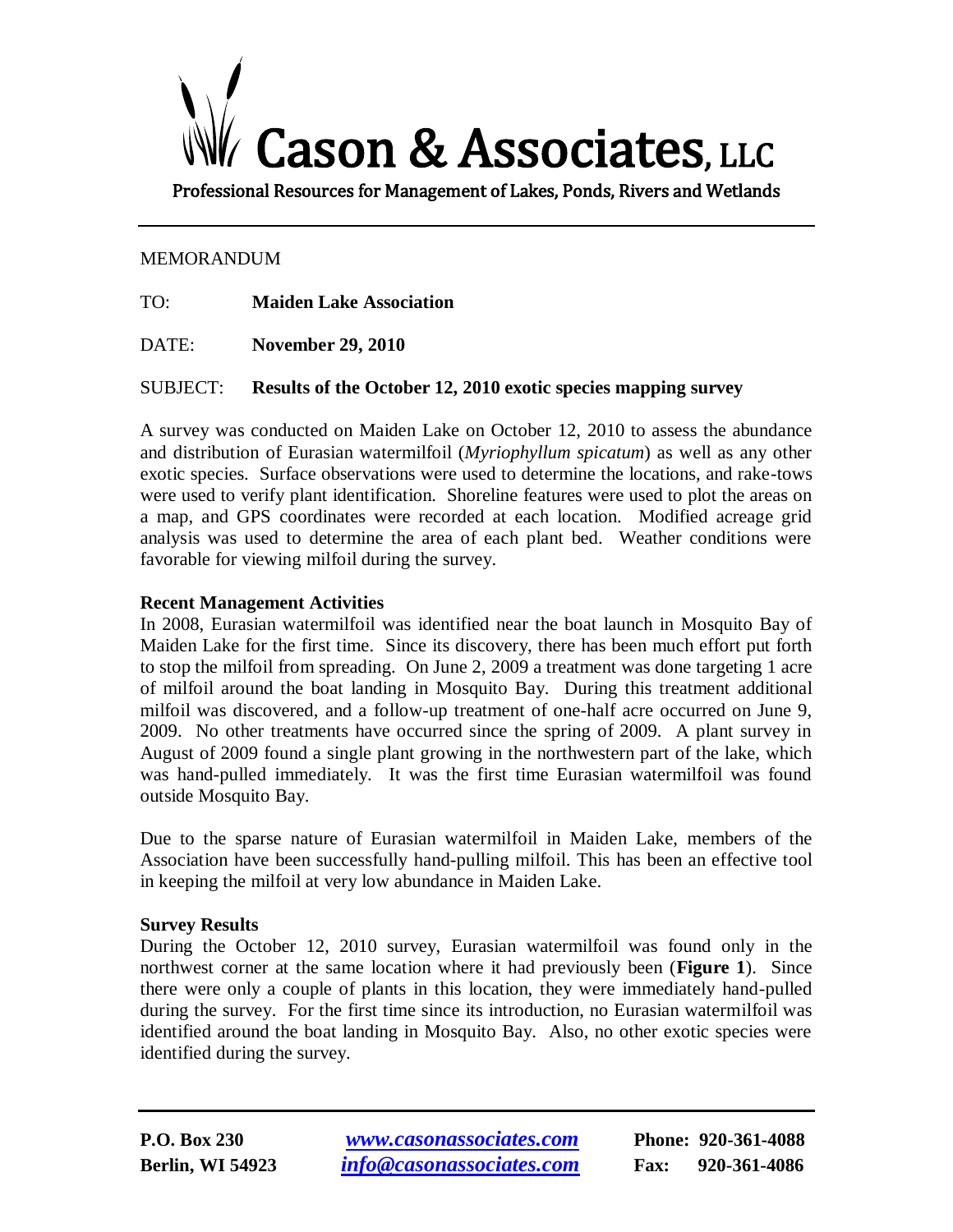## **Conclusions and Recommendations**

Efforts to monitor, treat and hand-pull Eurasian watermilfoil have been successful at all but eliminating this exotic species from Maiden Lake. However, it is important for members of the lake association to maintain their proactive approach. Milfoil was introduced to Maiden Lake once and it could be reintroduced or additional surviving plants may appear. It is important to continue to stay proactive in order to keep the plant from spreading throughout the lake.

Lake volunteers should be on the lookout for Eurasian watermilfoil and other exotic species. Rooted plants and fragments of Eurasian watermilfoil should be removed from the lake as soon as possible. Because northern watermilfoil, a native plant species that looks very similar to EWM, is present in Maiden Lake, care should be taken to properly identify the plants before extensive hand-pulling takes place. Association members are encouraged to properly educate volunteers on the characteristics that differentiate the two species.

It is recommended that annual surveys be completed to determine the extent of the plant and to identify any new locations before they become well established. No treatment is recommended at this time, and continued hand-pulling of the plant is the recommended management approach.